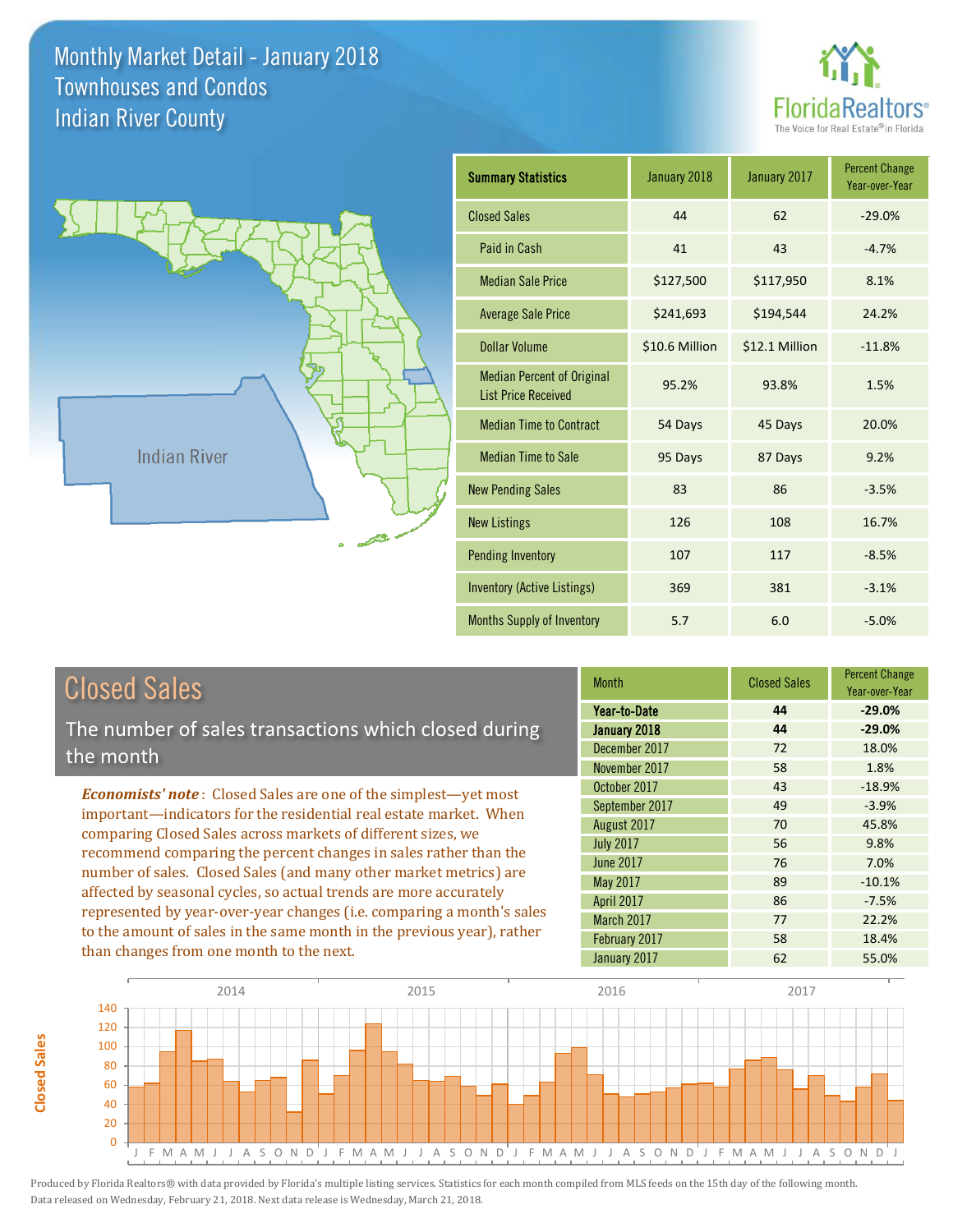this statistic should be interpreted with care.



54 3.8%

68 -6.8%

| Cash Sales                                                                     | <b>Month</b>     | <b>Cash Sales</b> | <b>Percent Change</b><br>Year-over-Year |
|--------------------------------------------------------------------------------|------------------|-------------------|-----------------------------------------|
|                                                                                | Year-to-Date     | 41                | $-4.7%$                                 |
| The number of Closed Sales during the month in which                           | January 2018     | 41                | $-4.7%$                                 |
| buyers exclusively paid in cash                                                | December 2017    | 53                | 8.2%                                    |
|                                                                                | November 2017    | 33                | $-26.7%$                                |
|                                                                                | October 2017     | 28                | $-24.3%$                                |
|                                                                                | September 2017   | 37                | 15.6%                                   |
| <b>Economists' note:</b> Cash Sales can be a useful indicator of the extent to | August 2017      | 56                | 55.6%                                   |
| which investors are participating in the market. Why? Investors are            | <b>July 2017</b> | 41                | 28.1%                                   |
| far more likely to have the funds to purchase a home available up front,       | June 2017        | 56                | 14.3%                                   |
| whereas the typical homebuyer requires a mortgage or some other                | May 2017         | 66                | $-4.3%$                                 |

April 2017

March 2017

J F M A M J J A S O N D J F M A M J J A S O N D J F M A M J J A S O N D J F M A M J J A S O N D J  $\Omega$ 20 40 60 80 100 120 2014 2015 2015 2016 2017 2018 2017

### Cash Sales as a Percentage of Closed Sales

form of financing. There are, of course, many possible exceptions, so

The percentage of Closed Sales during the month which were Cash Sales

*Economists' note* : This statistic is simply another way of viewing Cash Sales. The remaining percentages of Closed Sales (i.e. those not paid fully in cash) each month involved some sort of financing, such as mortgages, owner/seller financing, assumed loans, etc.

| <b>Month</b>     | <b>Percent of Closed</b><br>Sales Paid in Cash | <b>Percent Change</b><br>Year-over-Year |
|------------------|------------------------------------------------|-----------------------------------------|
| Year-to-Date     | 93.2%                                          | 34.3%                                   |
| January 2018     | 93.2%                                          | 34.3%                                   |
| December 2017    | 73.6%                                          | $-8.3%$                                 |
| November 2017    | 56.9%                                          | $-27.9%$                                |
| October 2017     | 65.1%                                          | $-6.7%$                                 |
| September 2017   | 75.5%                                          | 20.4%                                   |
| August 2017      | 80.0%                                          | 6.7%                                    |
| <b>July 2017</b> | 73.2%                                          | 16.7%                                   |
| <b>June 2017</b> | 73.7%                                          | 6.8%                                    |
| May 2017         | 74.2%                                          | 6.5%                                    |
| April 2017       | 79.1%                                          | 0.8%                                    |
| March 2017       | 70.1%                                          | $-15.0%$                                |
| February 2017    | 77.6%                                          | $-11.6%$                                |
| January 2017     | 69.4%                                          | $-13.3%$                                |

February 2017 **45** 4.7%

January 2017 **43** 43 34.4%

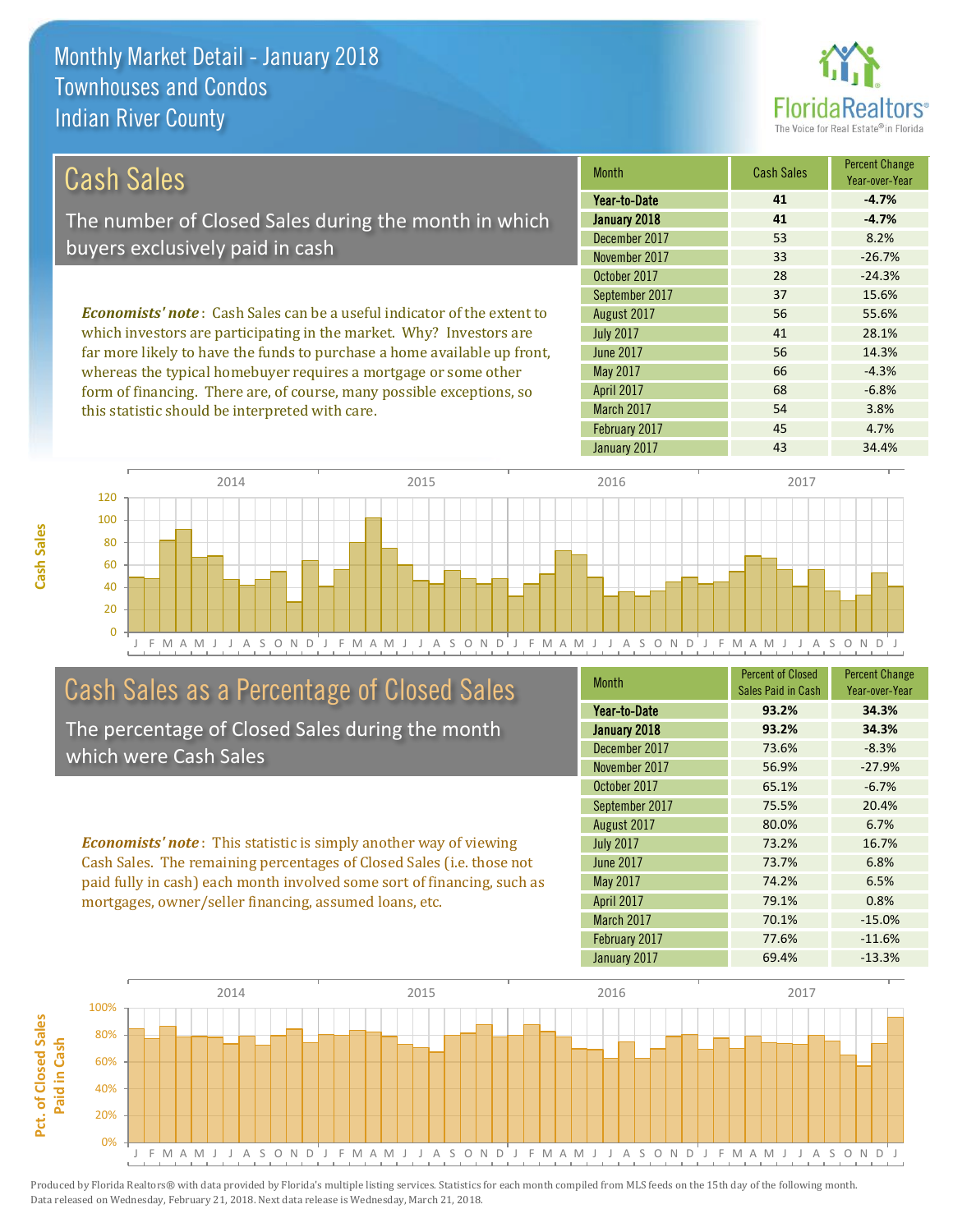

| <b>Median Sale Price</b>                                                  |                                                    | <b>Month</b>                                                            | <b>Median Sale Price</b> | Percent Change<br>Year-over-Year |       |
|---------------------------------------------------------------------------|----------------------------------------------------|-------------------------------------------------------------------------|--------------------------|----------------------------------|-------|
|                                                                           |                                                    | Year-to-Date                                                            | \$127,500                | 8.1%                             |       |
|                                                                           |                                                    | The median sale price reported for the month (i.e. 50%                  | January 2018             | \$127,500                        | 8.1%  |
|                                                                           |                                                    | of sales were above and 50% of sales were below)                        | December 2017            | \$138,500                        | 10.8% |
|                                                                           |                                                    |                                                                         | November 2017            | \$136,998                        | 24.5% |
|                                                                           |                                                    |                                                                         | October 2017             | \$139,900                        | 7.6%  |
|                                                                           |                                                    | <b>Economists' note:</b> Median Sale Price is our preferred summary     | September 2017           | \$130,000                        | 1.6%  |
|                                                                           |                                                    | statistic for price activity because, unlike Average Sale Price, Median | August 2017              | \$127,750                        | 10.1% |
| Sale Price is not sensitive to high sale prices for small numbers of      |                                                    | <b>July 2017</b>                                                        | \$135,000                | $-22.0%$                         |       |
| homes that may not be characteristic of the market area. Keep in mind     |                                                    | June 2017                                                               | \$137,000                | 5.4%                             |       |
| that median price trends over time are not always solely caused by        |                                                    | May 2017                                                                | \$145,000                | 0.7%                             |       |
| changes in the general value of local real estate. Median sale price only |                                                    | <b>April 2017</b>                                                       | \$182,875                | 39.6%                            |       |
|                                                                           |                                                    | reflects the values of the homes that sold each month, and the mix of   | March 2017               | \$130,000                        | 20.4% |
|                                                                           | the types of homes that sell can change over time. |                                                                         | February 2017            | \$123,500                        | 7.4%  |
|                                                                           |                                                    |                                                                         | January 2017             | \$117,950                        | 6.7%  |
|                                                                           | 2014                                               | 2015                                                                    | 2016                     | 2017                             |       |
| \$200K                                                                    |                                                    |                                                                         |                          |                                  |       |



# Average Sale Price

The average sale price reported for the month (i.e. total sales in dollars divided by the number of sales)

*Economists' note* : Usually, we prefer Median Sale Price over Average Sale Price as a summary statistic for home prices. However, Average Sale Price does have its uses—particularly when it is analyzed alongside the Median Sale Price. For one, the relative difference between the two statistics can provide some insight into the market for higher-end homes in an area.

| <b>Month</b>     | <b>Average Sale Price</b> | <b>Percent Change</b><br>Year-over-Year |
|------------------|---------------------------|-----------------------------------------|
| Year-to-Date     | \$241,693                 | 24.2%                                   |
| January 2018     | \$241,693                 | 24.2%                                   |
| December 2017    | \$187,235                 | $-9.6%$                                 |
| November 2017    | \$211,846                 | 5.3%                                    |
| October 2017     | \$214,972                 | $-4.7%$                                 |
| September 2017   | \$284,391                 | 21.8%                                   |
| August 2017      | \$219,856                 | 49.9%                                   |
| <b>July 2017</b> | \$178,650                 | $-28.3%$                                |
| <b>June 2017</b> | \$246,592                 | 3.5%                                    |
| May 2017         | \$244,937                 | 11.9%                                   |
| April 2017       | \$302,239                 | 42.7%                                   |
| March 2017       | \$345,835                 | 58.8%                                   |
| February 2017    | \$246,752                 | 6.3%                                    |
| January 2017     | \$194,544                 | $-16.3%$                                |



Produced by Florida Realtors® with data provided by Florida's multiple listing services. Statistics for each month compiled from MLS feeds on the 15th day of the following month. Data released on Wednesday, February 21, 2018. Next data release is Wednesday, March 21, 2018.

**Average Sale Price**

**Average Sale Price**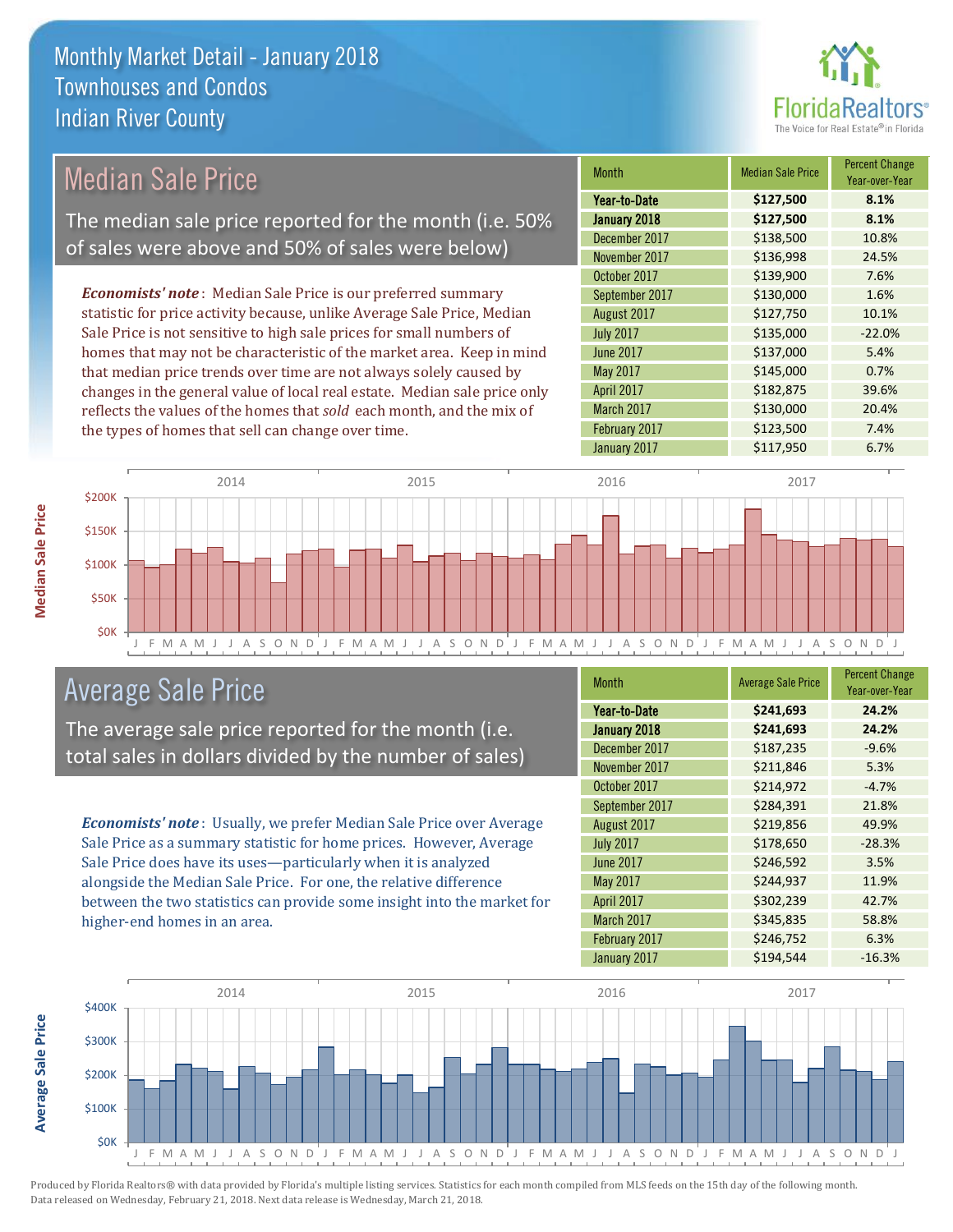

#### Dollar Volume

The sum of the sale prices for all sales which closed during the month

*Economists' note* : Dollar Volume is simply the sum of all sale prices in a given time period, and can quickly be calculated by multiplying Closed Sales by Average Sale Price. It is a strong indicator of the health of the real estate industry in a market, and is of particular interest to real estate professionals, investors, analysts, and government agencies. Potential home sellers and home buyers, on the other hand, will likely be better served by paying attention to trends in the two components of Dollar Volume (i.e. sales and prices) individually.

| <b>Month</b>     | Dollar Volume  | <b>Percent Change</b><br>Year-over-Year |
|------------------|----------------|-----------------------------------------|
| Year-to-Date     | \$10.6 Million | $-11.8%$                                |
| January 2018     | \$10.6 Million | $-11.8%$                                |
| December 2017    | \$13.5 Million | 6.7%                                    |
| November 2017    | \$12.3 Million | 7.2%                                    |
| October 2017     | \$9.2 Million  | $-22.7%$                                |
| September 2017   | \$13.9 Million | 17.0%                                   |
| August 2017      | \$15.4 Million | 118.5%                                  |
| <b>July 2017</b> | \$10.0 Million | $-21.3%$                                |
| <b>June 2017</b> | \$18.7 Million | 10.8%                                   |
| May 2017         | \$21.8 Million | 0.6%                                    |
| April 2017       | \$26.0 Million | 32.0%                                   |
| March 2017       | \$26.6 Million | 94.1%                                   |
| February 2017    | \$14.3 Million | 25.9%                                   |
| January 2017     | \$12.1 Million | 29.8%                                   |



# Median Percent of Original List Price Received

The median of the sale price (as a percentage of the original list price) across all properties selling during the month

*Economists' note* : The Median Percent of Original List Price Received is useful as an indicator of market recovery, since it typically rises as buyers realize that the market may be moving away from them and they need to match the selling price (or better it) in order to get a contract on the house. This is usually the last measure to indicate a market has shifted from down to up, so it is what we would call a *lagging* indicator.

| <b>Month</b>     | Med. Pct. of Orig.<br><b>List Price Received</b> | <b>Percent Change</b><br>Year-over-Year |
|------------------|--------------------------------------------------|-----------------------------------------|
| Year-to-Date     | 95.2%                                            | 1.5%                                    |
| January 2018     | 95.2%                                            | 1.5%                                    |
| December 2017    | 95.9%                                            | 1.9%                                    |
| November 2017    | 94.6%                                            | 1.2%                                    |
| October 2017     | 95.2%                                            | 1.8%                                    |
| September 2017   | 92.3%                                            | $-2.7%$                                 |
| August 2017      | 94.8%                                            | 2.0%                                    |
| <b>July 2017</b> | 95.0%                                            | 4.2%                                    |
| <b>June 2017</b> | 92.8%                                            | $-1.1%$                                 |
| May 2017         | 93.6%                                            | 0.0%                                    |
| April 2017       | 93.7%                                            | 0.0%                                    |
| March 2017       | 94.2%                                            | 1.1%                                    |
| February 2017    | 94.7%                                            | $-0.5%$                                 |
| January 2017     | 93.8%                                            | $-1.5%$                                 |

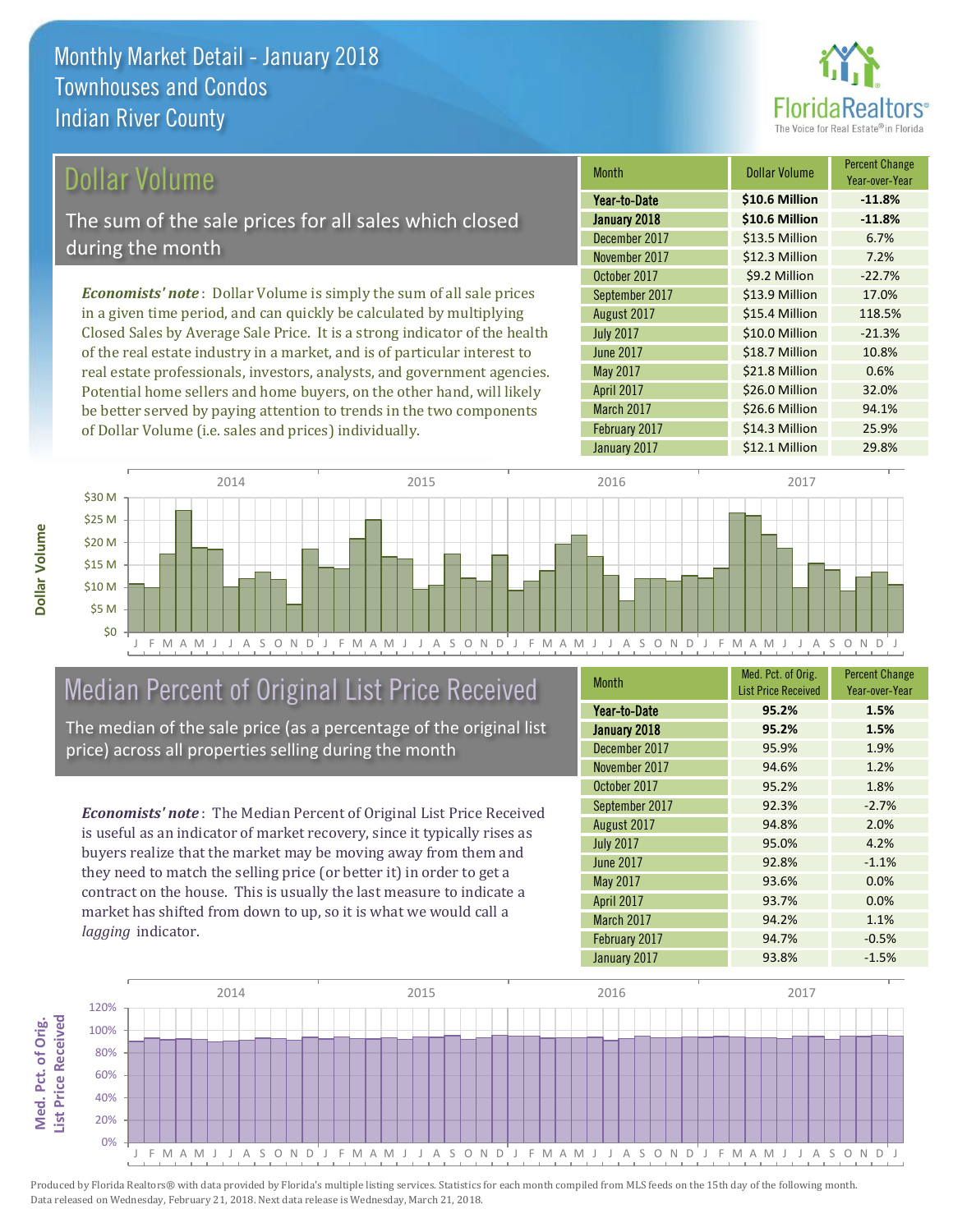

# Median Time to Contract

The median number of days between the listing date and contract date for all Closed Sales during the month

*Economists' note* : Like Time to Sale, Time to Contract is a measure of the length of the home selling process calculated for sales which closed during the month. The difference is that Time to Contract measures the number of days between the initial listing of a property and the signing of the contract which eventually led to the closing of the sale. When the gap between Median Time to Contract and Median Time to Sale grows, it is usually a sign of longer closing times and/or declining numbers of cash sales.

| <b>Month</b>     | <b>Median Time to</b><br>Contract | <b>Percent Change</b><br>Year-over-Year |
|------------------|-----------------------------------|-----------------------------------------|
| Year-to-Date     | 54 Days                           | 20.0%                                   |
| January 2018     | 54 Days                           | 20.0%                                   |
| December 2017    | 46 Days                           | $-43.2%$                                |
| November 2017    | 80 Days                           | 2.6%                                    |
| October 2017     | 46 Days                           | 2.2%                                    |
| September 2017   | 80 Days                           | $-4.8%$                                 |
| August 2017      | 40 Days                           | $-25.9%$                                |
| <b>July 2017</b> | 46 Days                           | $-34.3%$                                |
| <b>June 2017</b> | 53 Days                           | $-39.8%$                                |
| May 2017         | 52 Days                           | $-21.2%$                                |
| April 2017       | 73 Days                           | 69.8%                                   |
| March 2017       | 50 Days                           | 16.3%                                   |
| February 2017    | 75 Days                           | 134.4%                                  |
| January 2017     | 45 Days                           | $-15.1%$                                |



# Median Time to Sale

**Median Time to** 

**Median Time to** 

The median number of days between the listing date and closing date for all Closed Sales during the month

*Economists' note* : Time to Sale is a measure of the length of the home selling process, calculated as the number of days between the initial listing of a property and the closing of the sale. *Median* Time to Sale is the amount of time the "middle" property selling this month was on the market. That is, 50% of homes selling this month took *less* time to sell, and 50% of homes took *more* time to sell. Median Time to Sale gives a more accurate picture than Average Time to Sale, which can be skewed upward by small numbers of properties taking an abnormally long time to sell.

| <b>Month</b>     | <b>Median Time to Sale</b> | <b>Percent Change</b><br>Year-over-Year |
|------------------|----------------------------|-----------------------------------------|
| Year-to-Date     | 95 Days                    | 9.2%                                    |
| January 2018     | 95 Days                    | 9.2%                                    |
| December 2017    | 81 Days                    | $-22.9%$                                |
| November 2017    | 113 Days                   | $-15.7%$                                |
| October 2017     | 102 Days                   | 36.0%                                   |
| September 2017   | 120 Days                   | $-11.8%$                                |
| August 2017      | 82 Days                    | $-9.9%$                                 |
| <b>July 2017</b> | 116 Days                   | $-4.9%$                                 |
| <b>June 2017</b> | 104 Days                   | $-16.8%$                                |
| May 2017         | 92 Days                    | $-6.1%$                                 |
| April 2017       | 104 Days                   | 18.2%                                   |
| March 2017       | 92 Days                    | 13.6%                                   |
| February 2017    | 114 Days                   | 44.3%                                   |
| January 2017     | 87 Days                    | $-11.2%$                                |

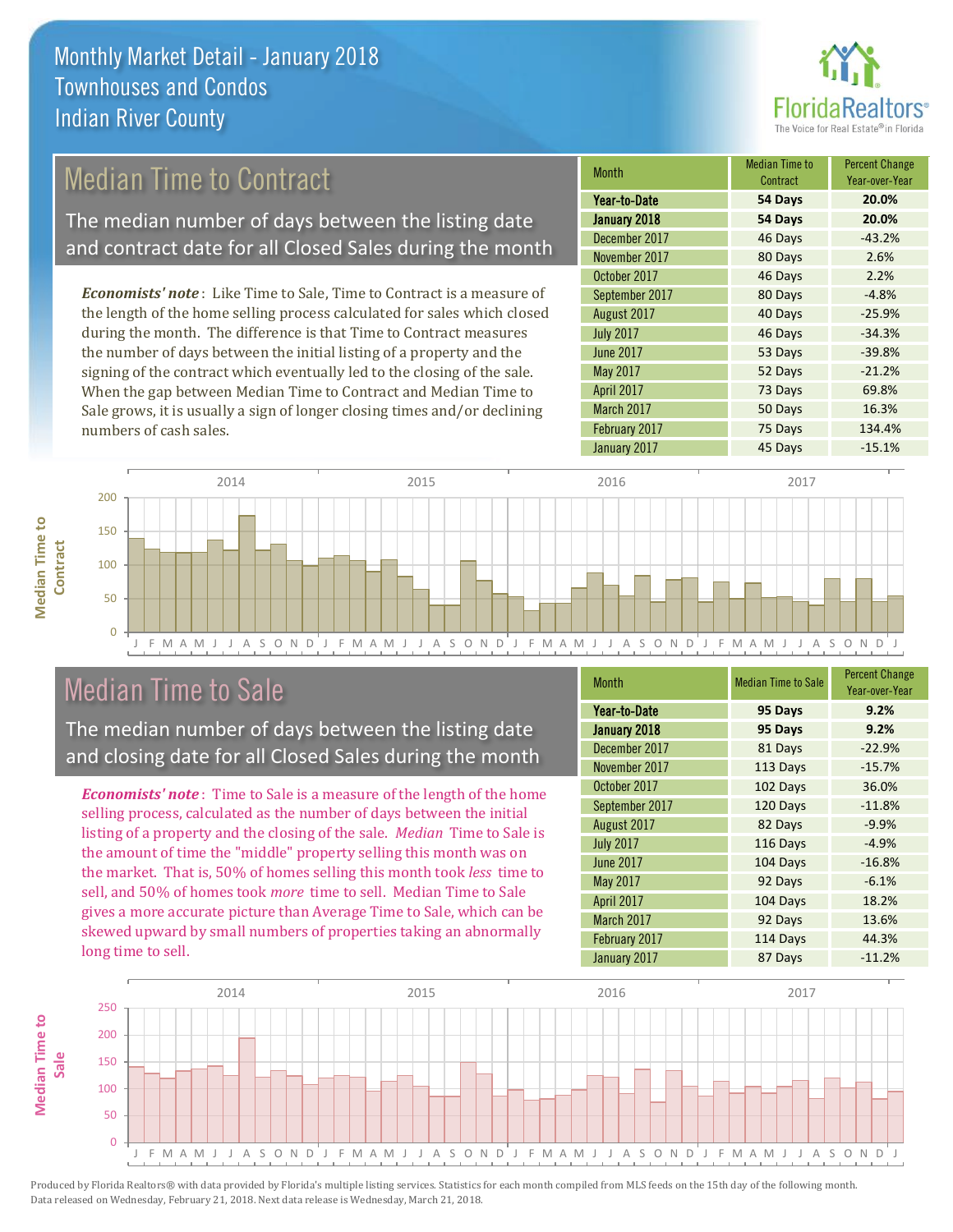

| New Pending Sales                                                              | <b>Month</b>      | <b>New Pending Sales</b> | <b>Percent Change</b><br>Year-over-Year |
|--------------------------------------------------------------------------------|-------------------|--------------------------|-----------------------------------------|
|                                                                                | Year-to-Date      | 83                       | $-3.5%$                                 |
| The number of listed properties that went under                                | January 2018      | 83                       | $-3.5%$                                 |
| contract during the month                                                      | December 2017     | 47                       | $-23.0%$                                |
|                                                                                | November 2017     | 70                       | $-2.8%$                                 |
|                                                                                | October 2017      | 54                       | 25.6%                                   |
| <b>Economists' note</b> : Because of the typical length of time it takes for a | September 2017    | 35                       | $-46.2%$                                |
| sale to close, economists consider Pending Sales to be a decent                | August 2017       | 67                       | 21.8%                                   |
| indicator of potential future Closed Sales. It is important to bear in         | <b>July 2017</b>  | 67                       | 42.6%                                   |
| mind, however, that not all Pending Sales will be closed successfully.         | <b>June 2017</b>  | 66                       | 34.7%                                   |
| So, the effectiveness of Pending Sales as a future indicator of Closed         | May 2017          | 67                       | $-1.5%$                                 |
| Sales is susceptible to changes in market conditions such as the               | <b>April 2017</b> | 83                       | $-17.0%$                                |



# New Listings

distressed properties for sale.

The number of properties put onto the market during the month

availability of financing for homebuyers and the inventory of

*Economists' note* : New Listings tend to rise in delayed response to increasing prices, so they are often seen as a lagging indicator of market health. As prices rise, potential sellers raise their estimations of value—and in the most recent cycle, rising prices have freed up many potential sellers who were previously underwater on their mortgages. Note that in our calculations, we take care to not include properties that were recently taken off the market and quickly relisted, since these are not really *new* listings.

| <b>Month</b>      | <b>New Listings</b> | <b>Percent Change</b><br>Year-over-Year |
|-------------------|---------------------|-----------------------------------------|
| Year-to-Date      | 126                 | 16.7%                                   |
| January 2018      | 126                 | 16.7%                                   |
| December 2017     | 68                  | 0.0%                                    |
| November 2017     | 79                  | $-11.2%$                                |
| October 2017      | 94                  | 49.2%                                   |
| September 2017    | 46                  | $-28.1%$                                |
| August 2017       | 71                  | 18.3%                                   |
| <b>July 2017</b>  | 56                  | 24.4%                                   |
| <b>June 2017</b>  | 80                  | 17.6%                                   |
| May 2017          | 89                  | 39.1%                                   |
| <b>April 2017</b> | 91                  | 9.6%                                    |
| March 2017        | 96                  | $-15.0%$                                |
| February 2017     | 118                 | 8.3%                                    |
| January 2017      | 108                 | 5.9%                                    |

March 2017 105 105 11.7% February 2017 72 -13.3%



Produced by Florida Realtors® with data provided by Florida's multiple listing services. Statistics for each month compiled from MLS feeds on the 15th day of the following month. Data released on Wednesday, February 21, 2018. Next data release is Wednesday, March 21, 2018.

**New Listings**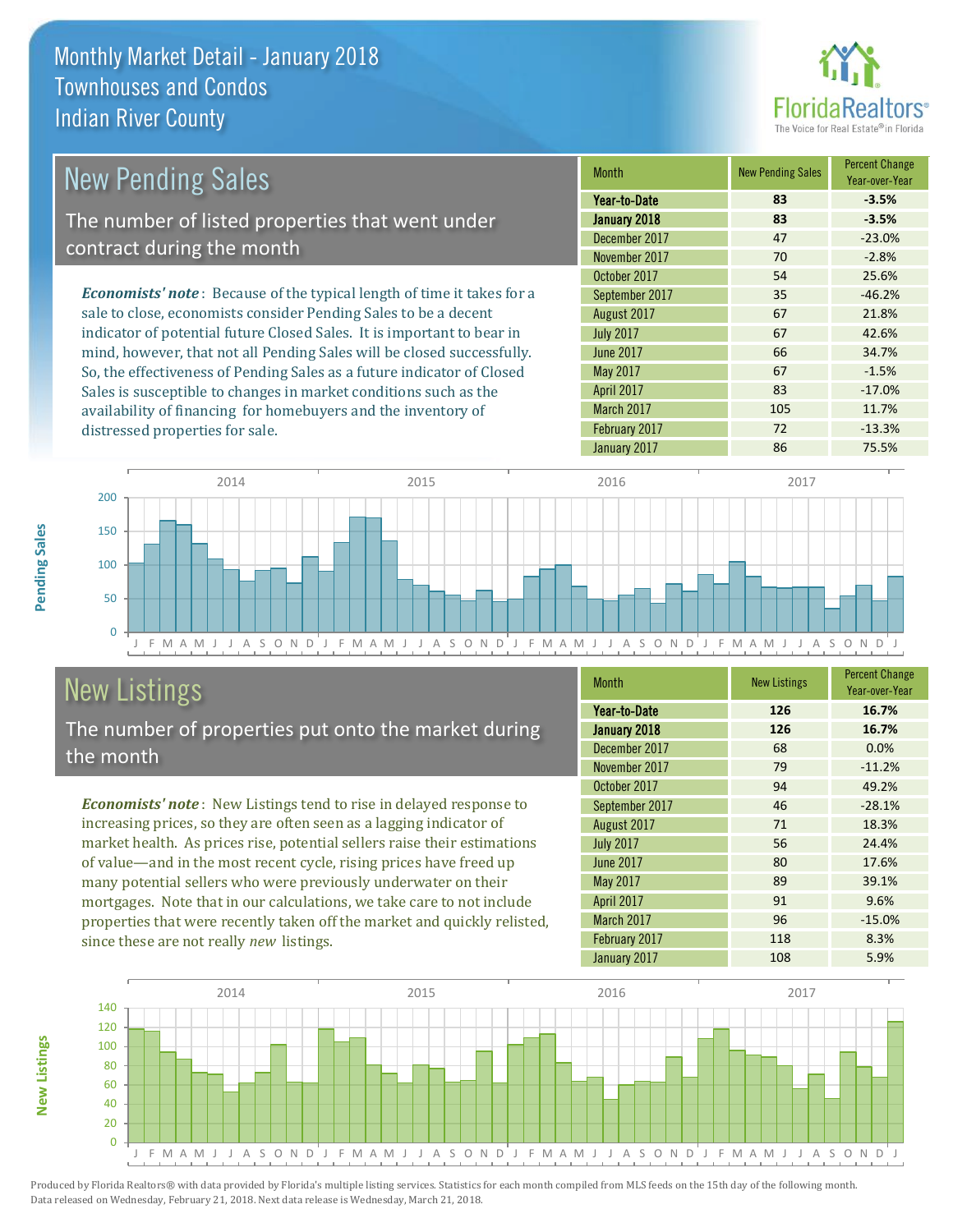

| <b>Inventory (Active Listings)</b>                   |        |
|------------------------------------------------------|--------|
|                                                      | YTD (N |
| The number of property listings active at the end of | Januar |
| the month                                            | Decem  |
|                                                      | Novem  |
|                                                      | Octobe |
|                                                      |        |

*Economists' note* : There are a number of ways to define and calculate Inventory. Our method is to simply count the number of active listings on the last day of the month, and hold this number to compare with the same month the following year. Inventory rises when New Listings are outpacing the number of listings that go off-market (regardless of whether they actually sell). Likewise, it falls when New Listings aren't keeping up with the rate at which homes are going off-market.

| <b>Month</b>             | Inventory | <b>Percent Change</b><br>Year-over-Year |
|--------------------------|-----------|-----------------------------------------|
| <b>YTD (Monthly Avg)</b> | 369       | $-3.1%$                                 |
| January 2018             | 369       | $-3.1%$                                 |
| December 2017            | 326       | $-0.9%$                                 |
| November 2017            | 313       | $-10.1%$                                |
| October 2017             | 347       | 7.1%                                    |
| September 2017           | 315       | 3.6%                                    |
| August 2017              | 314       | $-1.9%$                                 |
| <b>July 2017</b>         | 326       | 1.9%                                    |
| <b>June 2017</b>         | 348       | 3.6%                                    |
| May 2017                 | 366       | 10.9%                                   |
| April 2017               | 353       | $-1.9%$                                 |
| March 2017               | 358       | $-10.3%$                                |
| February 2017            | 407       | $-2.4%$                                 |
| January 2017             | 381       | 2.4%                                    |



# Months Supply of Inventory

An estimate of the number of months it will take to deplete the current Inventory given recent sales rates

*Economists' note* : MSI is a useful indicator of market conditions. The benchmark for a balanced market (favoring neither buyer nor seller) is 5.5 months of inventory. Anything higher is traditionally a buyers' market, and anything lower is a sellers' market. There is no single accepted way of calculating MSI. A common method is to divide current Inventory by the most recent month's Closed Sales count, but this count is a usually poor predictor of future Closed Sales due to seasonal cycles. To eliminate seasonal effects, we use the 12-month average of monthly Closed Sales instead.

| Month                    | <b>Months Supply</b> | <b>Percent Change</b><br>Year-over-Year |
|--------------------------|----------------------|-----------------------------------------|
| <b>YTD (Monthly Avg)</b> | 5.7                  | $-5.0%$                                 |
| January 2018             | 5.7                  | $-5.0%$                                 |
| December 2017            | 4.9                  | $-9.3%$                                 |
| November 2017            | 4.8                  | $-15.8%$                                |
| October 2017             | 5.3                  | 0.0%                                    |
| September 2017           | 4.8                  | $-4.0%$                                 |
| August 2017              | 4.7                  | $-7.8%$                                 |
| <b>July 2017</b>         | 5.1                  | 2.0%                                    |
| <b>June 2017</b>         | 5.4                  | 3.8%                                    |
| May 2017                 | 5.7                  | 14.0%                                   |
| April 2017               | 5.5                  | 0.0%                                    |
| March 2017               | 5.5                  | $-5.2%$                                 |
| February 2017            | 6.4                  | 8.5%                                    |
| January 2017             | 6.0                  | 17.6%                                   |

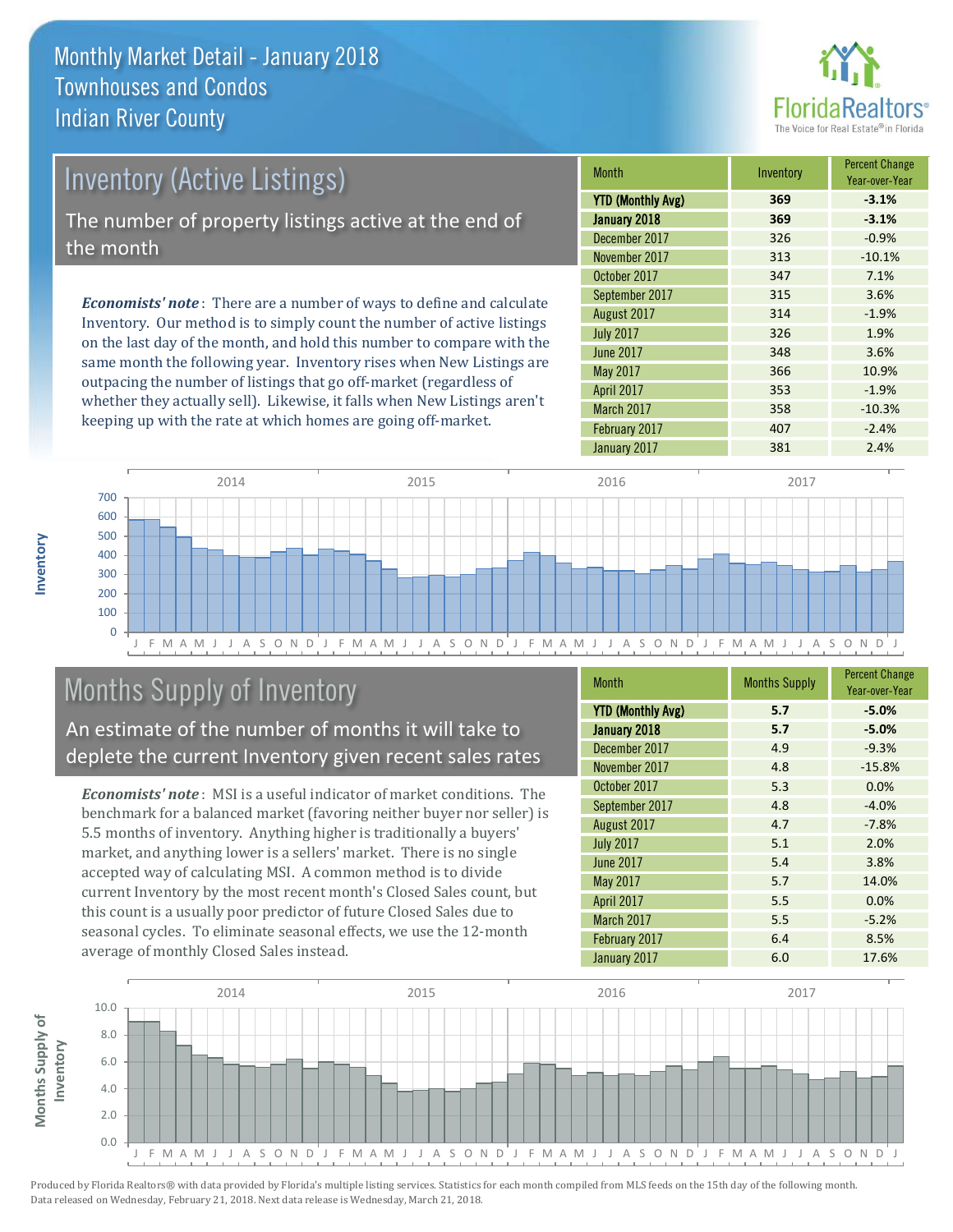

# Closed Sales by Sale Price

The number of sales transactions which closed during the month

*Economists' note:* Closed Sales are one of the simplest—yet most important—indicators for the residential real estate market. When comparing Closed Sales across markets of different sizes, we recommend comparing the percent changes in sales rather than the number of sales. Closed Sales (and many other market metrics) are affected by seasonal cycles, so actual trends are more accurately represented by year-over-year changes (i.e. comparing a month's sales to the amount of sales in the same month in the previous year), rather than changes from one month to the next.

| <b>Sale Price</b>     | <b>Closed Sales</b> | <b>Percent Change</b><br>Year-over-Year |
|-----------------------|---------------------|-----------------------------------------|
| Less than \$50,000    | 0                   | $-100.0%$                               |
| $$50,000 - $99,999$   | 13                  | $-43.5%$                                |
| $$100,000 - $149,999$ | 11                  | $-15.4%$                                |
| $$150,000 - $199,999$ | 1                   | $-80.0%$                                |
| \$200,000 - \$249,999 | $\mathcal{P}$       | $-50.0%$                                |
| \$250,000 - \$299,999 | 3                   | $-40.0%$                                |
| \$300,000 - \$399,999 | 3                   | 50.0%                                   |
| \$400,000 - \$599,999 | 6                   | 0.0%                                    |
| \$600,000 - \$999,999 | 5                   | 400.0%                                  |
| \$1,000,000 or more   | ŋ                   | $-100.0%$                               |



#### Median Time to Contract by Sale Price The median number of days between the listing date and contract date for all Closed Sales during the month

*Economists' note* : Like Time to Sale, Time to Contract is a measure of the length of the home selling process calculated for sales which closed during the month. The difference is that Time to Contract measures the number of days between the initial listing of a property and the signing of the contract which eventually led to the closing of the sale. When the gap between Median Time to Contract and Median Time to Sale grows, it is usually a sign of longer closing times and/or declining numbers of cash sales.

| <b>Sale Price</b>     | Median Time to<br>Contract | <b>Percent Change</b><br>Year-over-Year |
|-----------------------|----------------------------|-----------------------------------------|
| Less than \$50,000    | (No Sales)                 | N/A                                     |
| \$50,000 - \$99,999   | 24 Days                    | 4.3%                                    |
| $$100,000 - $149,999$ | 52 Days                    | $-5.5%$                                 |
| \$150,000 - \$199,999 | 26 Days                    | $-10.3%$                                |
| \$200,000 - \$249,999 | 539 Days                   | 1533.3%                                 |
| \$250,000 - \$299,999 | 103 Days                   | 145.2%                                  |
| \$300,000 - \$399,999 | 215 Days                   | 211.6%                                  |
| \$400,000 - \$599,999 | 60 Days                    | $-78.8%$                                |
| \$600,000 - \$999,999 | 71 Days                    | $-80.1%$                                |
| \$1,000,000 or more   | (No Sales)                 | N/A                                     |

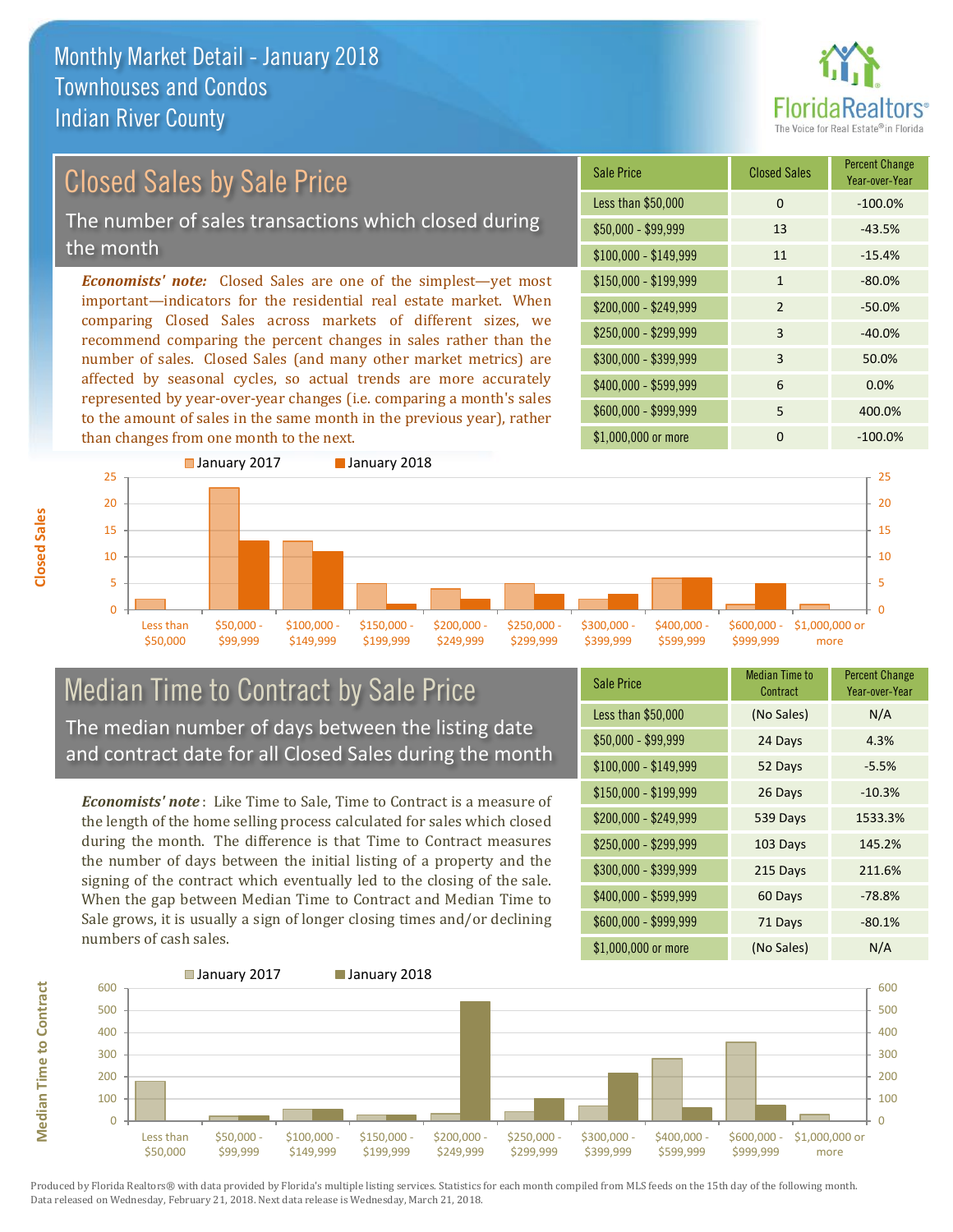

# New Listings by Initial Listing Price

The number of properties put onto the market during the month

*Economists' note:* New Listings tend to rise in delayed response to increasing prices, so they are often seen as a lagging indicator of market health. As prices rise, potential sellers raise their estimations of value—and in the most recent cycle, rising prices have freed up many potential sellers who were previously underwater on their mortgages. Note that in our calculations, we take care to not include properties that were recently taken off the market and quickly relisted, since these are not really *new* listings.

| <b>Initial Listing Price</b> | <b>New Listings</b> | <b>Percent Change</b><br>Year-over-Year |
|------------------------------|---------------------|-----------------------------------------|
| Less than \$50,000           | $\Omega$            | $-100.0%$                               |
| \$50,000 - \$99,999          | 21                  | $-25.0%$                                |
| $$100,000 - $149,999$        | 30                  | 57.9%                                   |
| $$150,000 - $199,999$        | 16                  | 6.7%                                    |
| \$200,000 - \$249,999        | 8                   | $-33.3%$                                |
| \$250,000 - \$299,999        | 13                  | 116.7%                                  |
| \$300,000 - \$399,999        | 17                  | 325.0%                                  |
| \$400,000 - \$599,999        | 11                  | 10.0%                                   |
| \$600,000 - \$999,999        | 6                   | 50.0%                                   |
| \$1,000,000 or more          | 4                   | $-20.0%$                                |

![](_page_8_Figure_6.jpeg)

#### Inventory by Current Listing Price The number of property listings active at the end of the month

*Economists' note* : There are a number of ways to define and calculate Inventory. Our method is to simply count the number of active listings on the last day of the month, and hold this number to compare with the same month the following year. Inventory rises when New Listings are outpacing the number of listings that go off-market (regardless of whether they actually sell). Likewise, it falls when New Listings aren't keeping up with the rate at which homes are going off-market.

| <b>Current Listing Price</b> | Inventory    | <b>Percent Change</b><br>Year-over-Year |
|------------------------------|--------------|-----------------------------------------|
| Less than \$50,000           | $\mathbf{1}$ | $-80.0%$                                |
| $$50,000 - $99,999$          | 40           | $-13.0%$                                |
| $$100,000 - $149,999$        | 43           | 2.4%                                    |
| $$150,000 - $199,999$        | 38           | $-2.6%$                                 |
| \$200,000 - \$249,999        | 28           | $-28.2%$                                |
| \$250,000 - \$299,999        | 36           | $-2.7%$                                 |
| \$300,000 - \$399,999        | 53           | 17.8%                                   |
| \$400,000 - \$599,999        | 60           | 7.1%                                    |
| \$600,000 - \$999,999        | 32           | 10.3%                                   |
| \$1,000,000 or more          | 38           | $-11.6%$                                |

![](_page_8_Figure_10.jpeg)

Produced by Florida Realtors® with data provided by Florida's multiple listing services. Statistics for each month compiled from MLS feeds on the 15th day of the following month. Data released on Wednesday, February 21, 2018. Next data release is Wednesday, March 21, 2018.

**Inventory**